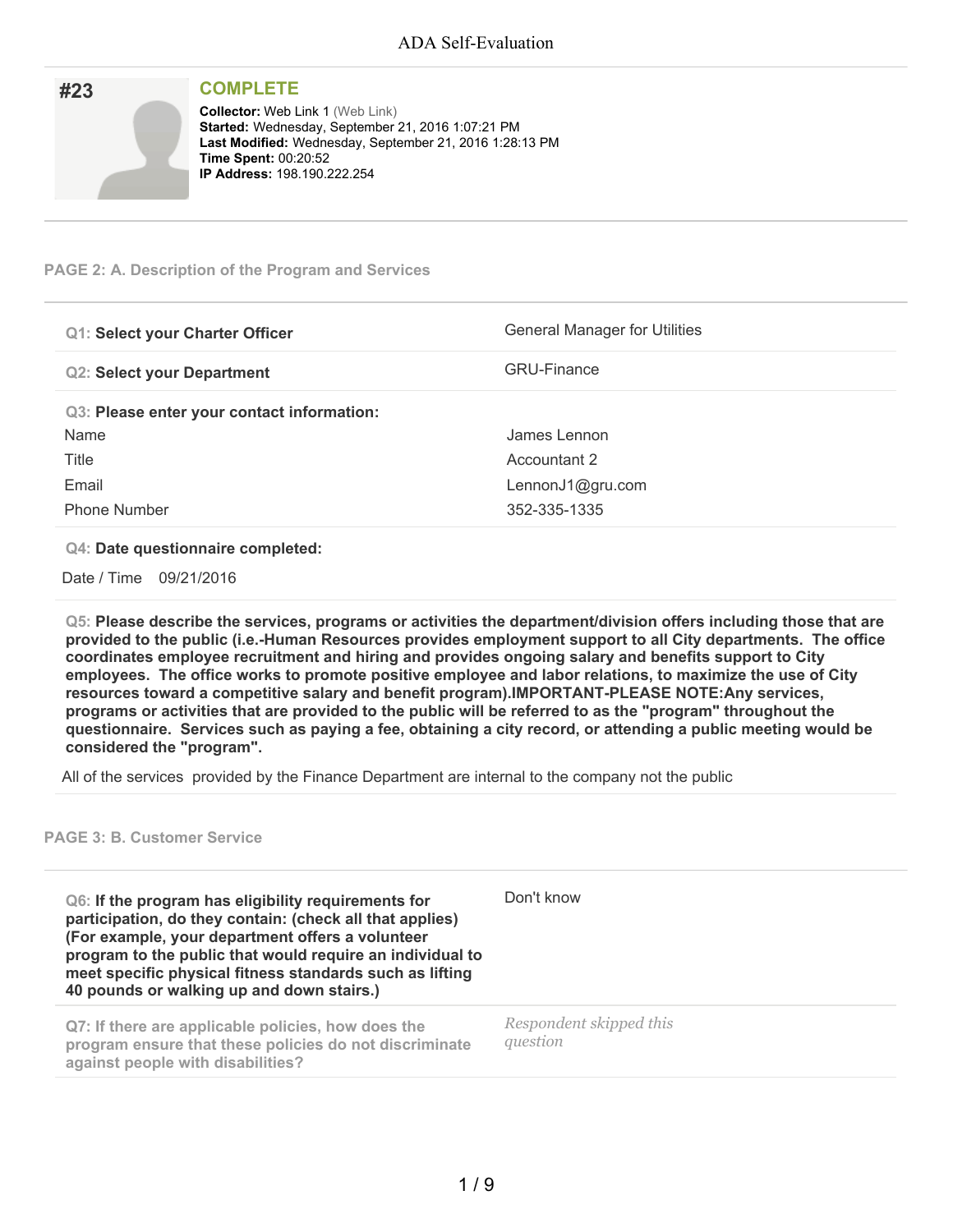| Q8: Is there a formal policy in place to respond to<br>requests from the general public for sign language, oral<br>and cued speech interpreters, or other modifications to<br>the program to allow people with disabilities to<br>participate?                                                               | Don't Know                                     |
|--------------------------------------------------------------------------------------------------------------------------------------------------------------------------------------------------------------------------------------------------------------------------------------------------------------|------------------------------------------------|
| Q9: Does the program have standard operating<br>procedures in place to include a person with<br>disabilities? [For example, allowing a service animal into<br>a facility, allowing someone to bring a personal<br>attendant with them to a recreation class or moving an<br>event to an accessible location] | Don't Know                                     |
| Q10: Is the program staff that interacts with the<br>publictrained on the correct procedures to follow when a<br>person requests an interpreter?                                                                                                                                                             | Don't Know                                     |
| Q11: How much notice is required to provide an<br>accommodation request?                                                                                                                                                                                                                                     | Don't know - have not completed such a request |
| Q12: Do you track accessibility requests for the<br>program?                                                                                                                                                                                                                                                 | <b>No</b>                                      |
| Q13: Does the program charge an additional fee for<br>modifying the program for a person with disabilities?                                                                                                                                                                                                  | Don't Know                                     |
| Q14: Are there any hard copy or digital forms required<br>for admission or participation in the program (i.e. tests,<br>applications, registration forms, etc.)?                                                                                                                                             | Don't Know                                     |
| Q15: Do the forms contain a notice that the City does not<br>discriminate against people with disabilities?                                                                                                                                                                                                  | Don't Know                                     |
| Q16: Is an interview required prior to an applicant's<br>admission to the program?                                                                                                                                                                                                                           | Don't Know                                     |
| Q17: When hiring temporary or permanent employees,<br>does the program consistently use selection criteria that<br>does not discriminate based on disability?                                                                                                                                                | Yes                                            |
| Q18: Does the program ensure individuals with<br>disabilities are allowed the opportunity to participate as<br>members of any program associated citizen's advisory<br>boards or committees?                                                                                                                 | Don't Know                                     |
| Q19: Are individuals with disabilities currently serving<br>on any of the program's advisory boards or<br>committees?                                                                                                                                                                                        | Don't Know                                     |

**Q20: Is a "Notice under the Americans with Disabilities Act" or a non-discrimination statement made accessible, as needed, to program participants who may be persons with disabilities?** Don't Know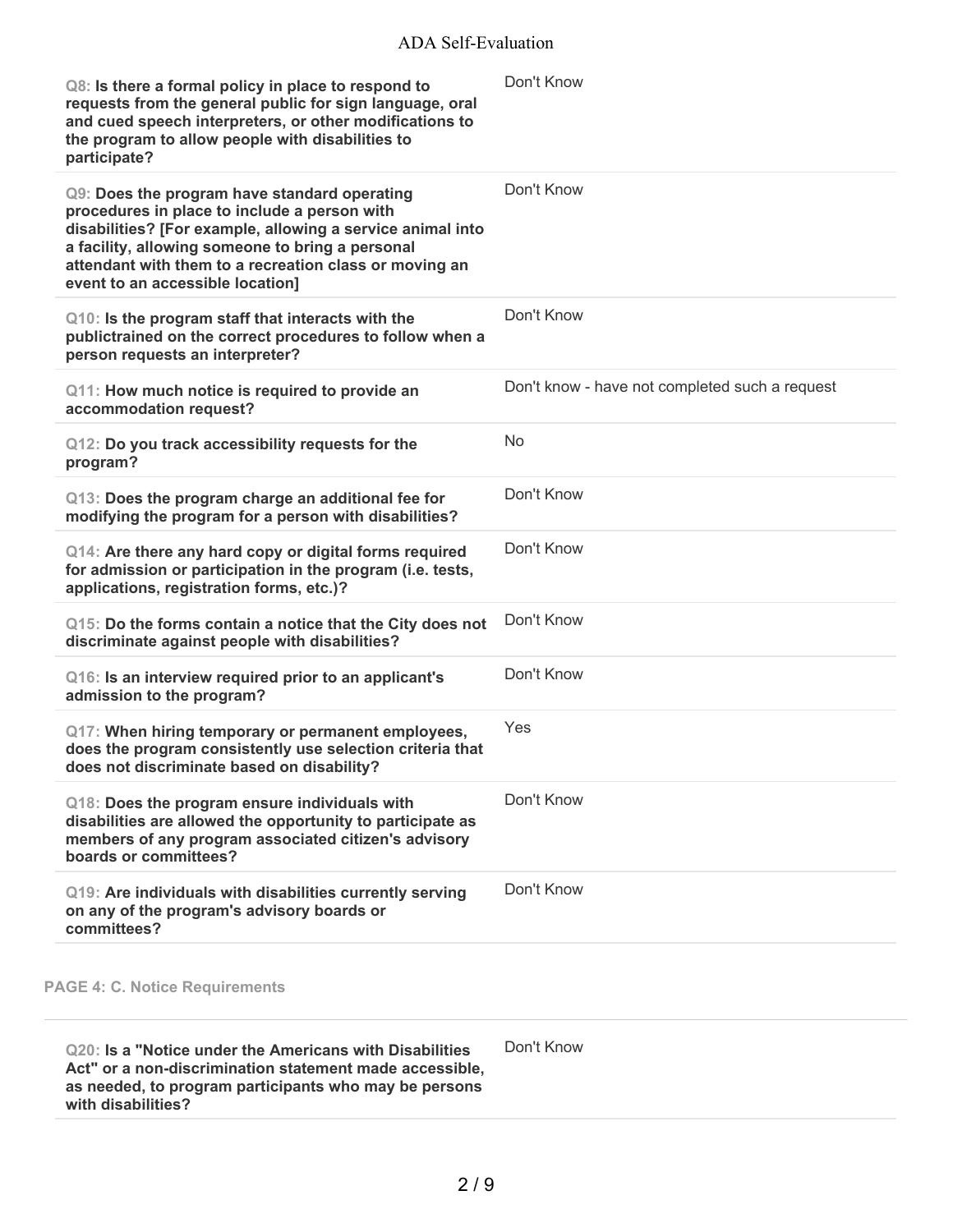| Q21: Does the non-discrimination statement include<br>information about the City's ADA Coordinator and how<br>to contact them or file a grievance?                                                                                                                                                                                       | Don't Know                                                |
|------------------------------------------------------------------------------------------------------------------------------------------------------------------------------------------------------------------------------------------------------------------------------------------------------------------------------------------|-----------------------------------------------------------|
| Q22: Is program staff that regularly interacts with the<br>public familiar with the City's ADA grievance/complaint<br>procedures when an incident of disability discrimination<br>is alleged?                                                                                                                                            | Don't Know                                                |
| Q23: Does the program notify all persons that public<br>meetings, hearings, interviews, and conferences will be<br>held in accessible locations and that adaptive/auxiliary<br>aids (such as assistive listening devices, readers for the<br>blind, pen and paper) will be provided, upon request, to<br>participants with disabilities? | Don't Know                                                |
| Q24: Is there a formal policy in place to respond to<br>requests from the general public for note takers,<br>computer-assisted real time transcription services, and<br>other auxiliary aids and services for providing effective<br>communication?                                                                                      | Don't Know                                                |
| <b>PAGE 5: D. Printed Information</b>                                                                                                                                                                                                                                                                                                    |                                                           |
| Q25: Does the program have printed materials (i.e.<br>forms, newsletters, brochures, calendars, fact sheets)<br>that are made available to the public?                                                                                                                                                                                   | Don't Know                                                |
| Q26: Who manages the printed materials?                                                                                                                                                                                                                                                                                                  | Don't know                                                |
| Q27: Is there a formal policy in place to respond to<br>requests from the general public for alternate document<br>formats of the printed materials that are made to the<br>public?                                                                                                                                                      | Don't Know                                                |
| Q28: What types of alternate document formats does the Other media type<br>program make available when requested? (Check all that<br>apply)                                                                                                                                                                                              |                                                           |
| Q29: How much notice is required to provide the<br>alternate document formats?                                                                                                                                                                                                                                                           | Don't know - have not completed such a request            |
| Q30: Do you track accessibility requests for alternate<br>formats of printed material?                                                                                                                                                                                                                                                   | Respondent skipped this<br>question                       |
| Q31: Does the program charge an additional fee for<br>providing materials in alternative formats for people with<br>disabilities?                                                                                                                                                                                                        | Don't Know                                                |
| Q32: Does the program include images of individuals<br>with disabilities in the printed materials and<br>publications?                                                                                                                                                                                                                   | Yes, photos of individuals with disabilities are included |

**PAGE 6: E. Television and Audiovisual Public Information**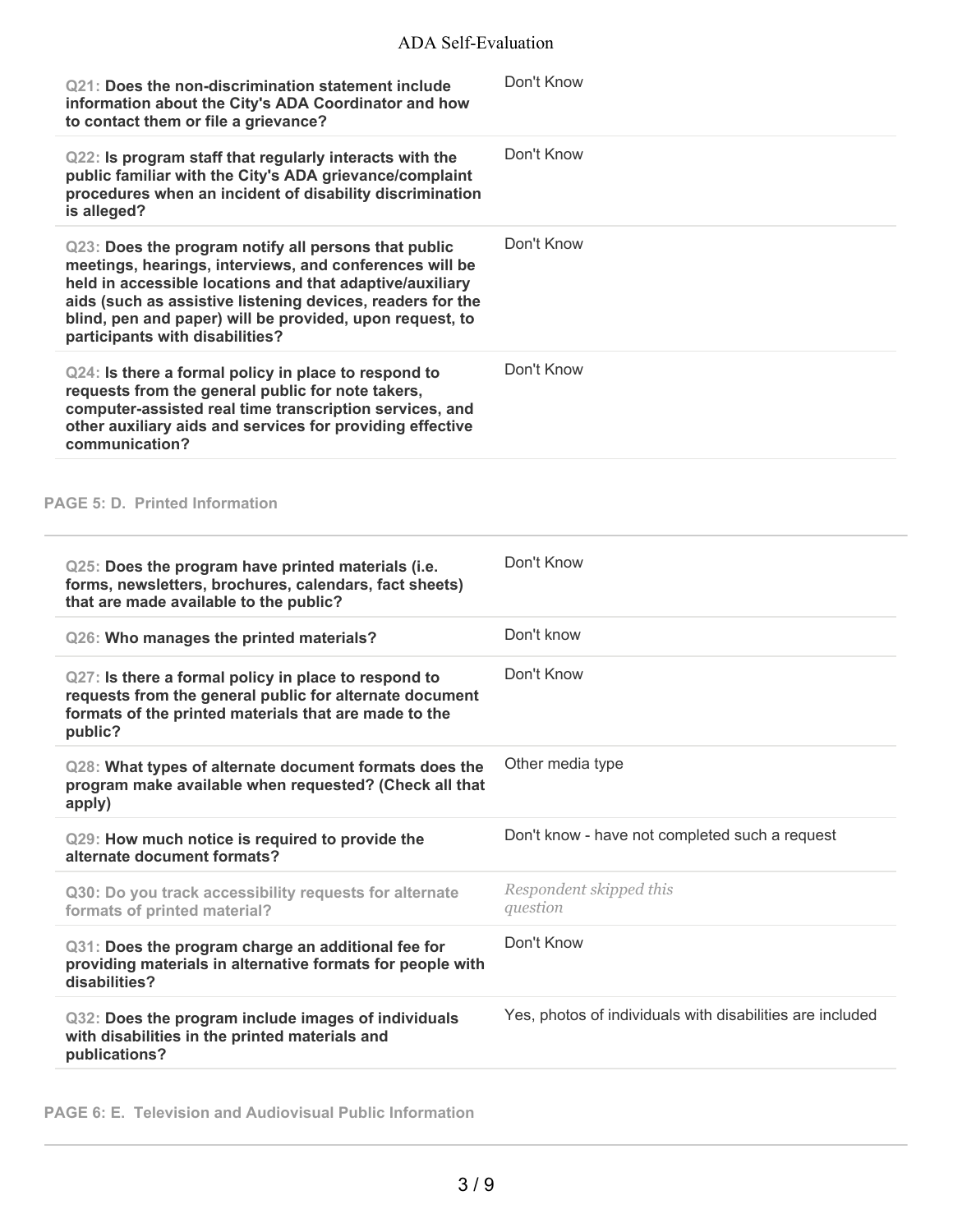| Q33: Does the program produce audiovisual (film,<br>videotape, television, digital) presentations, or website<br>demonstrations/webinars for the public or provide these<br>types presentations to the public? | Don't Know                                     |
|----------------------------------------------------------------------------------------------------------------------------------------------------------------------------------------------------------------|------------------------------------------------|
| Q34: Is there a formal policy in place to respond to<br>requests from the general public for accessible<br>audiovisual, televised or online presentations provided<br>to the public?                           | Don't Know                                     |
| Q35: What types of accessible audio/visual, televised or<br>online presentation formats does the program make<br>available when requested?                                                                     | Other                                          |
|                                                                                                                                                                                                                |                                                |
| Q36: How much notice is required to provide the<br>accessible presentation formats?                                                                                                                            | Don't know - have not completed such a request |
| Q37: Do you track accessibility requests for accessible<br>presentation formats?                                                                                                                               | Don't Know                                     |
| Q38: Does the program charge an additional fee for<br>providing presentations in accessible formats for people<br>with disabilities?                                                                           | Don't Know                                     |

## **PAGE 7: F. Website**

| Q40: Does the program provide information about its<br>offerings to the public on the internet?                                                                                                                                           | Don't Know                          |
|-------------------------------------------------------------------------------------------------------------------------------------------------------------------------------------------------------------------------------------------|-------------------------------------|
| Q41: What information is provided on the internet?                                                                                                                                                                                        | Respondent skipped this<br>question |
| Q42: Does the webpage(s) include information about the<br>accessibility of the facilities (parking, bathrooms,<br>assistive listening devices, etc.) where the program is<br>offered?                                                     | Don't Know                          |
| Q43: Who manages the information regarding the<br>facilities, programs and services provided on the<br>internet?                                                                                                                          | Don't Know                          |
| Q44: Does the website home page include easily<br>locatable information, including a telephone number and<br>email address, for use in reporting website accessibility<br>problems and requesting accessible services and<br>information? | Don't Know                          |
| Q45: Do all links have a text description that can be read<br>by a screen reader (not just a graphic or "click here")?                                                                                                                    | Don't Know                          |
| Q46: Do all the photographs, maps, graphics and other<br>images on the webpages currently have HTML tags<br>(such as an "alt" tag or a long description tag) with text<br>equivalents of the material being visually conveyed?            | Don't Know                          |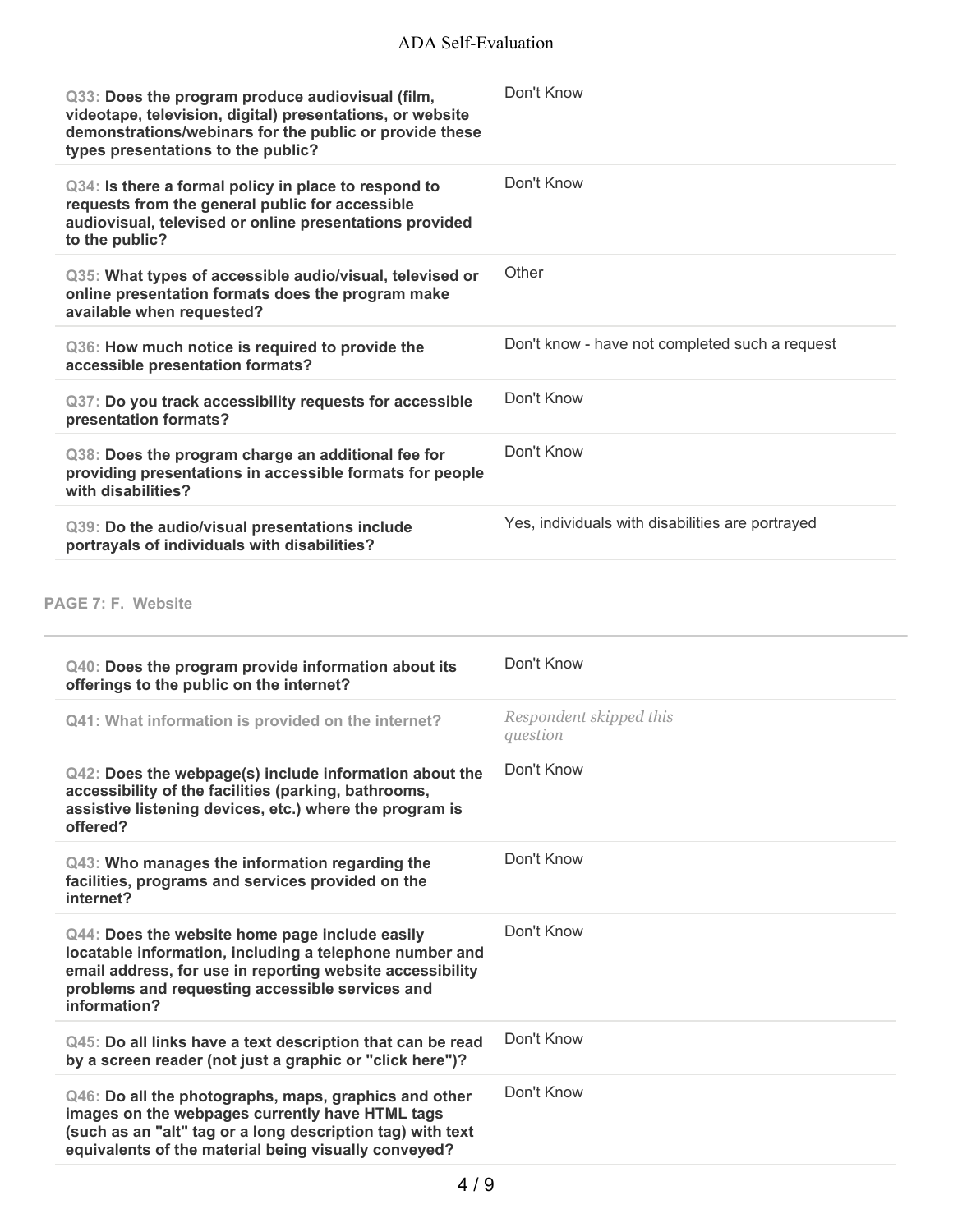| Q47: Are all the documents posted on the webpages<br>available in HTML or other text-based format (for<br>example rich text format (RTF) or word processing<br>format), even if they are also provided in another format,<br>such as Portable Document Format (PDF)?                                                                          | Don't Know                          |
|-----------------------------------------------------------------------------------------------------------------------------------------------------------------------------------------------------------------------------------------------------------------------------------------------------------------------------------------------|-------------------------------------|
| Q48: If a webpage has data charts or tables, is HTML<br>used to associate all data cells with column and row<br>identifiers?                                                                                                                                                                                                                  | Respondent skipped this<br>question |
| Q49: Do all video files available on the webpages have<br>audio descriptions of what is being displayed to provide<br>access to visually conveyed information for people who<br>are blind or have low vision?                                                                                                                                 | Don't Know                          |
| Q50: Do all video files on the webpages have written<br>captions of spoken communication to provide access to<br>people who are deaf or hard of hearing?                                                                                                                                                                                      | Don't Know                          |
| Q51: Does the top of each page with navigation links<br>have a "skip navigation" link?[This feature directs<br>screen readers to bypass the row of navigation links and<br>start at the webpage content, thus enabling people who<br>use screen readers to avoid having to listen to all the<br>links each time they add more to a new page.] | Don't Know                          |
| Q52: Is the webpage content regularly (at least annually)<br>tested for accessibility to ensure it is usable by people<br>with disabilities, including those who use speaking<br>browsers?                                                                                                                                                    | Don't Know                          |
| Q53: Is there a formal policy established to<br>ensurewebpages will be accessible?                                                                                                                                                                                                                                                            | Don't Know                          |
| Q54: Is the policy posted on the webpage, where it can<br>be easily located?                                                                                                                                                                                                                                                                  | Don't Know                          |
| Q55: Is there a standard operating procedure in place to<br>ensure that new and modified webpages and content are<br>accessible?                                                                                                                                                                                                              | Respondent skipped this<br>question |
| Q56: Does the in-house communications staff and<br>department contacts responsible for webpage content<br>development receive training on the guidelines for<br>website accessibility?                                                                                                                                                        | Don't Know                          |
| <b>PAGE 8: G. Public Telephones and Communication Devices</b>                                                                                                                                                                                                                                                                                 |                                     |
| Q57: Does the program's main public access number<br>have an automated phone menu service (i.e. press 1 for<br>, press 2 for)?                                                                                                                                                                                                                | Don't Know                          |
| Q58: If yes, does the system offer a simple, 1-step way<br>for a caller to bypass the menu and speak directly with a<br>staff person during regular business hours?                                                                                                                                                                           | Don't Know                          |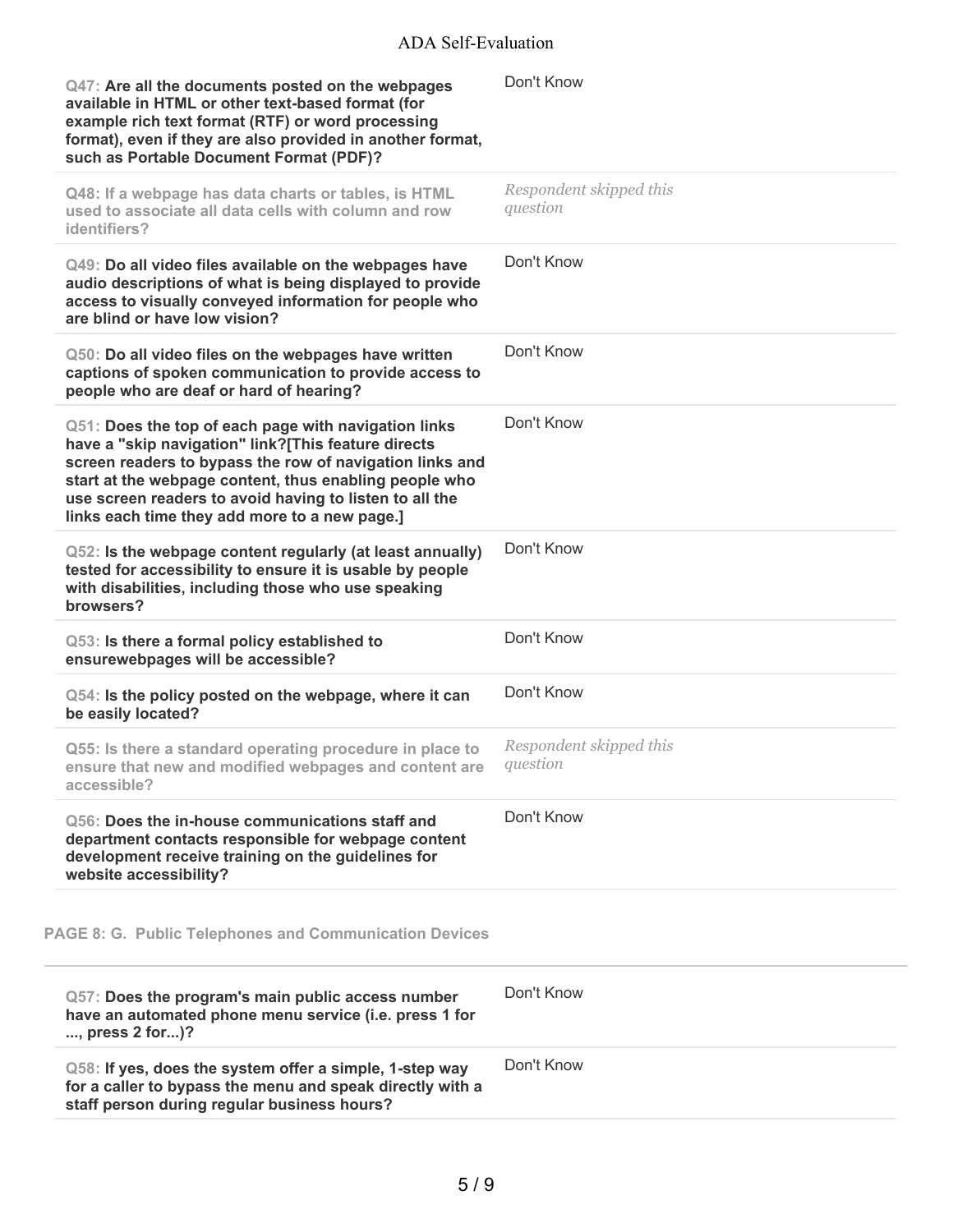| Q59: What tools does the program use to communicate<br>by phone with people with speech or hearing<br>difficulties?                                                                                                                                | Third-party "relay" system where a trained operator<br>facilitates a conversation between staff and the caller |
|----------------------------------------------------------------------------------------------------------------------------------------------------------------------------------------------------------------------------------------------------|----------------------------------------------------------------------------------------------------------------|
| Q60: Does the program publish the City's TTY (text<br>telephone) relay service in all materials where a phone<br>number is listed?                                                                                                                 | Don't Know                                                                                                     |
| Q61: If a third-party "Relay" system is used, does<br>program staff receive training on how to place a Relay<br>call to a customer, as well as receive one?                                                                                        | Don't Know                                                                                                     |
| PAGE 9: H. Accessible/Adaptive Equipment                                                                                                                                                                                                           |                                                                                                                |
| Q62: Does the program allow members of the public to<br>use electronic equipment such as copy machines or<br>computer terminals?                                                                                                                   | Don't Know                                                                                                     |
| Q63: Does the program ensure that the electronic<br>equipment is accessible to and usable by individuals<br>with disabilities (For example, is a public computer<br>terminal provided on a lowered counter or in an<br>accessible workstation)?    | Don't Know                                                                                                     |
| Q64: Are auxiliary aids (such as a moveable light<br>source, adjustable worktable levels, paper and pen, etc.)<br>provided to assist persons with disabilities?                                                                                    | Don't Know                                                                                                     |
| <b>PAGE 10: I. Public Meetings</b>                                                                                                                                                                                                                 |                                                                                                                |
| Q65: Does the program hold public meetings, hearings<br>or conferences?                                                                                                                                                                            | Don't Know                                                                                                     |
| Q66: Does the program require that public meetings,<br>hearing, and conferences be held in accessible<br>locations?                                                                                                                                | Don't Know                                                                                                     |
| Q67: Do all printed or electronic materials about<br>program-sponsored/hosted public events, public<br>meetings, public hearings, or public appearances by and<br>with City officials include instructions about how to<br>request accommodations? | Don't Know                                                                                                     |
| Q68: If yes, what types of accommodations can the<br>program provide to the public when requested?                                                                                                                                                 | N/A                                                                                                            |
| Q69: How many Assistive listening devices are made<br>available for public meetings?                                                                                                                                                               | Don't Know                                                                                                     |
| Q70: Does the program charge an additional fee for<br>providing accommodations for people with disabilities?                                                                                                                                       | Don't Know                                                                                                     |

j.

÷.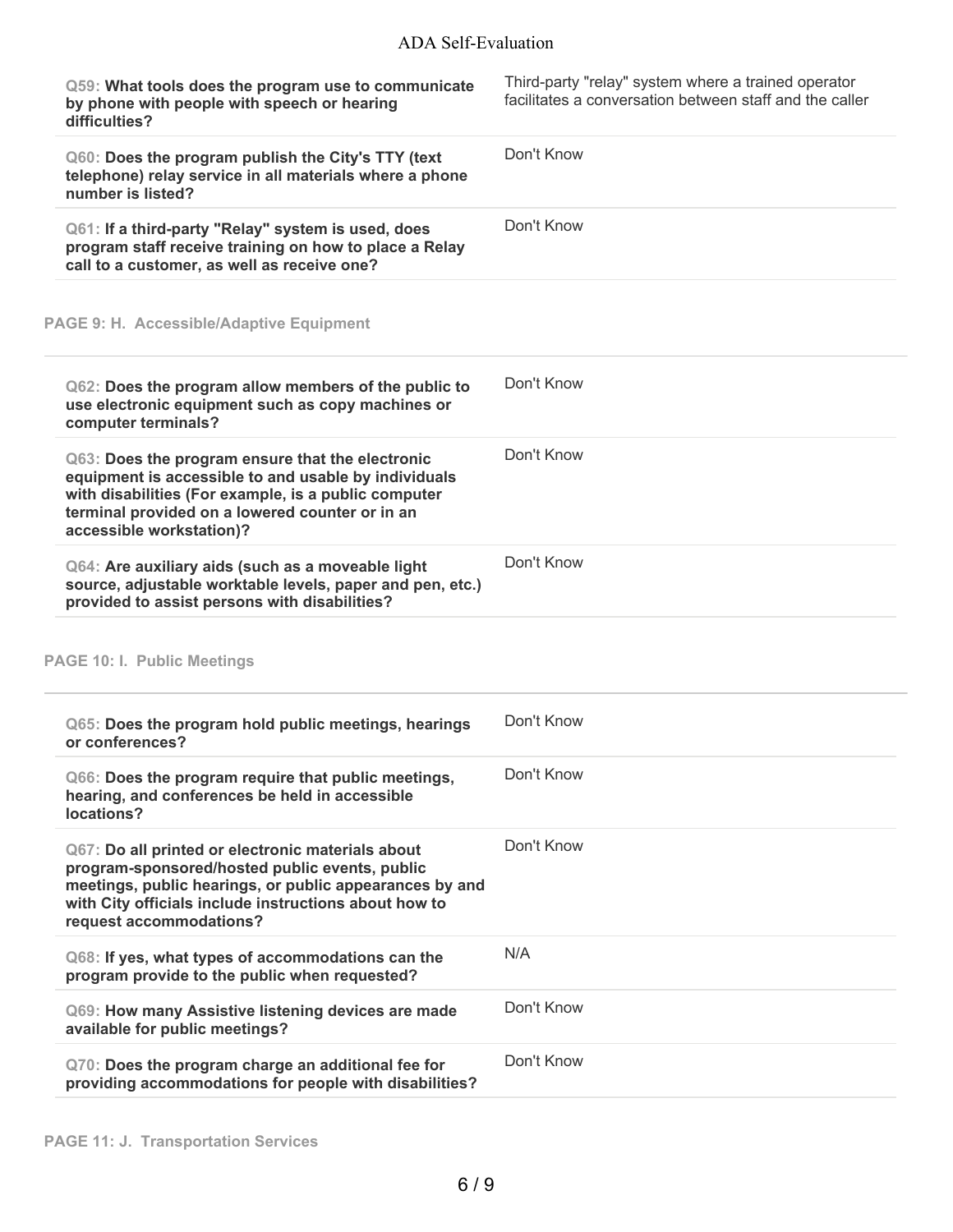| Q71: Does the program provide transportation to<br>volunteers, visitor, or program participants?                                                                                                | No         |
|-------------------------------------------------------------------------------------------------------------------------------------------------------------------------------------------------|------------|
| Q72: Does the program have procedures to make<br>transportation accessible to persons who have visual,<br>hearing, mobility and learning disabilities?                                          | Don't Know |
| PAGE 12: K. Tours and Trips                                                                                                                                                                     |            |
| Q73: Does the program provide facility tours or organize<br>trips for members of the pubic?                                                                                                     | No         |
| Q74: Does the program have procedures to make the<br>tours and trips accessible to individuals who have<br>visual, hearing, mobility and learning disabilities?                                 | Don't Know |
| <b>PAGE 13: L. Use of Consultants and Contractors</b>                                                                                                                                           |            |
| Q75: Are consultants or contractors who bid on capital<br>projects or other contractual work for the program<br>required to signstatements attesting to their intent to<br>comply with the ADA? | Yes        |
| Q76: Does program staff monitorconsultants or<br>contractors obligations to facilitate participation of<br>individuals with disabilities?                                                       | Don't Know |
| Q77: When selecting contractors or vendors, does the<br>program use criteria that does not discriminate based on<br>ability?                                                                    | Don't Know |
| <b>PAGE 14: M. Emergency Evaluation Procedures</b>                                                                                                                                              |            |
| Q78: Does program staff have a plan or procedures in<br>place that describe how to evacuate people with<br>disabilities from the program facility during an<br>emergency?                       | Don't Know |
| Q79: If yes, isstaff at each program facility trained to<br>carry out the instructions of the plan or procedures?                                                                               | Don't Know |
| Q80: Is the evacuation plan or instructions posted in a<br>visible and accessible area of each floor in all programs<br>and public facilities?                                                  | Don't Know |

**PAGE 15: N. Special Events and Private Events on City Property**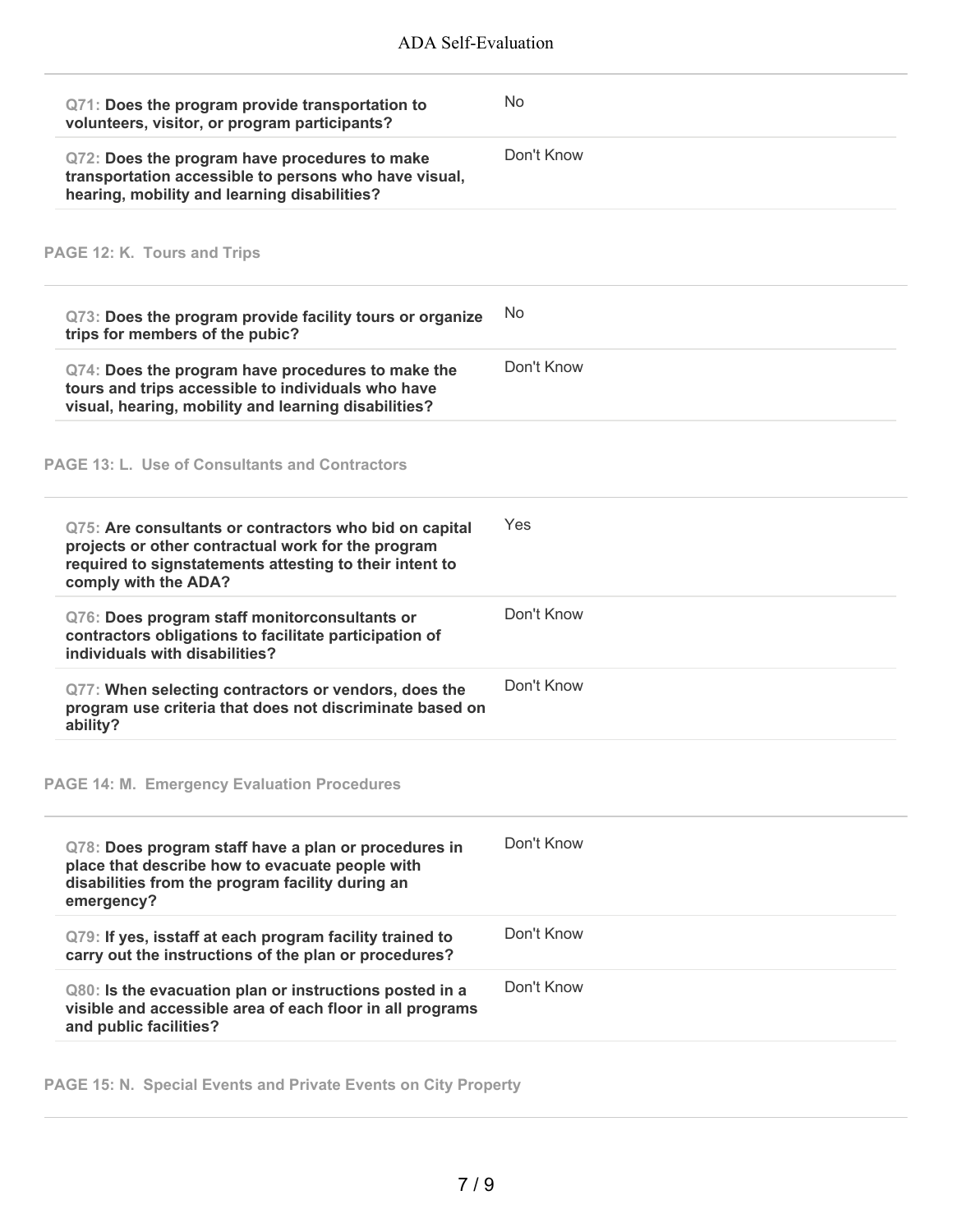| Q81: Does program staff notify both private entities and  | Don't KNow |
|-----------------------------------------------------------|------------|
| staff of their obligations to facilitate participation of |            |
| individuals with disabilities in those special events or  |            |
| private events held on public property?                   |            |

### **PAGE 16: O. Training and Staffing**

**Q82: Does the program provide full and equal access to ALL its participants, regardless of ability?** Don't Know

**Q83: How is program staff that have contact with the public informed of the department's obligations and policies that enables persons with disabilities to participate in the program?**

do not know

| $Q84$ : Does the program staff who maintain contact with<br>the public receive training on interacting with people<br>with disabilities?                                                                                               | Don't Know                                 |
|----------------------------------------------------------------------------------------------------------------------------------------------------------------------------------------------------------------------------------------|--------------------------------------------|
| Q85: Is there program staff who would be able to<br>provide better customer service if they had training in<br>American Sign Language (ASL) or other means of<br>communicating with people who have hearing or speech<br>difficulties? | Don't Know                                 |
| Q86: Would other training or technical assistance<br>services be helpful to program staff such as (check all<br>that apply):                                                                                                           | How to work with people with disabilities. |
|                                                                                                                                                                                                                                        | Legal requirements                         |
| $Q87$ : Is there program staff that provide emergency<br>services to the public?                                                                                                                                                       | Don't know                                 |
| Q88: If yes, have they had training in American Sign<br>Language or other means of communicating in<br>emergency situations with people who have hearing or<br>speech difficulties?                                                    | Don't Know                                 |

#### **PAGE 17: P. Facilities**

Q89: List all facilities, or portions of facilities, used for department or division programs. For each facility, designate the activity for which it is used.A separate sheet of paper can be included to list the facilities.

do not know

**Q90: Has the program received requests to improve their programs' or facilities' accessibility in the past 3 years?** Don't Know

**PAGE 18: Q. Suggestions**